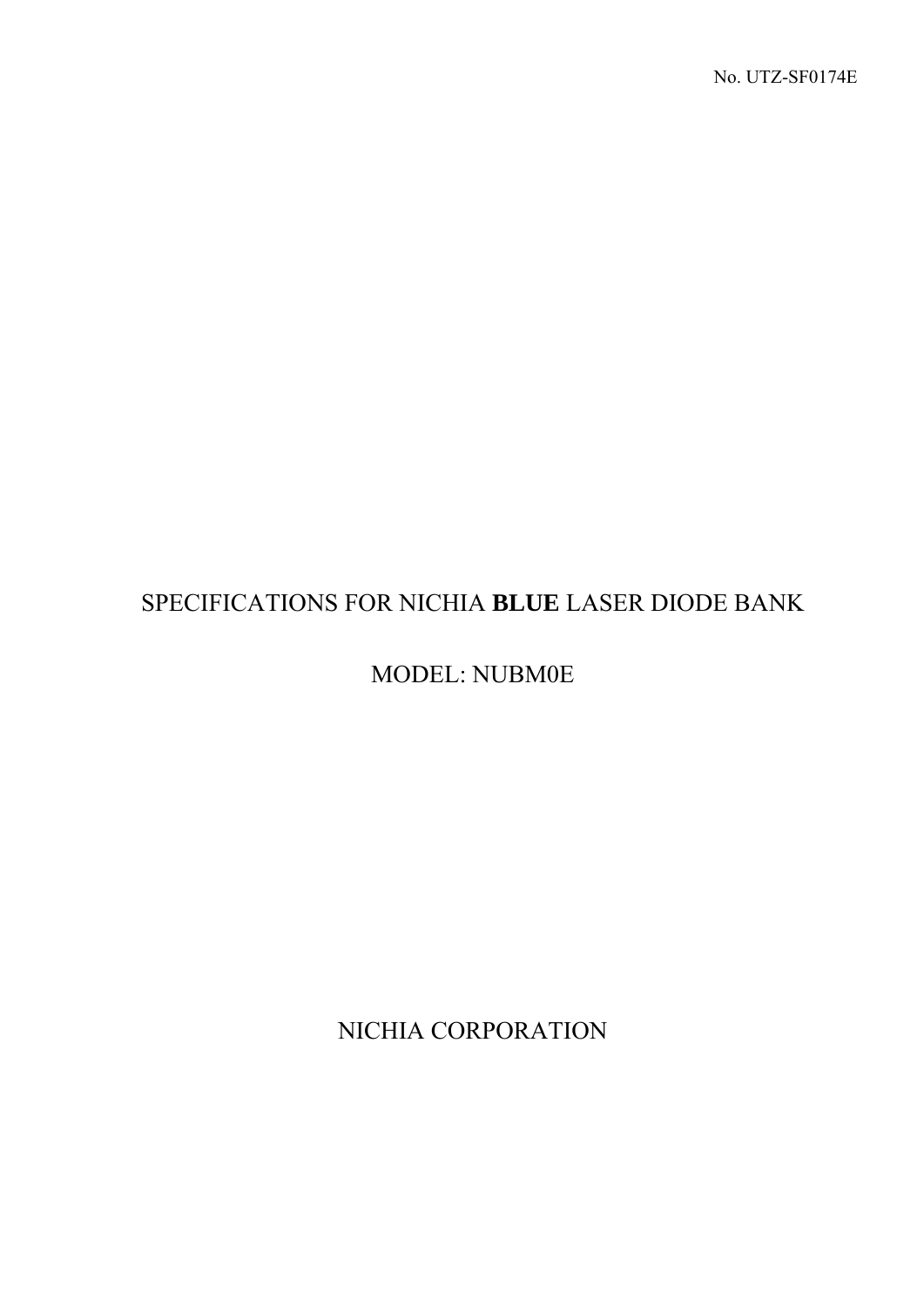# 0. Application Coverage

Blue laser diode bank: NUBM0E

(In this specification, the blue laser diode bank is referred to as "LD-Bank", and the laser diode with collimator lens mounted on the LD-Bank is referred as "LD".)

## 1. Specifications

# (1) Features

Forward Current: 3.0A(CW Operation), Tm=70°C, ACC(Auto Current Control) Operation

#### (2) LD-Bank Absolute Maximum Ratings

| <b>Item</b>                                        | <b>Symbol</b> | <b>Absolute Maximum Ratings</b> | Unit |
|----------------------------------------------------|---------------|---------------------------------|------|
| Forward Current (Tm= $22^{\circ}$ C) *1)           | Īf            |                                 |      |
| Allowable Reverse Current (Tm= $22^{\circ}$ C) *1) | lr(LD)        |                                 | mA   |
| Storage Temperature                                | Tstg          | $-40 \sim 85$                   |      |
| Operating Temperature *2)                          | Tm            | $0 \sim 70$                     |      |

\*1) Individual LD

\*2) Refer to Fig.1

#### (3) Initial Electrical/Optical Characteristics of LD-Bank  $(Tm=22^{\circ}C,$  equivalent to Tb=27°C)

| <b>Item</b>                  | <b>Symbol</b> | <b>Test Condition</b> | Min. | Typ.  | Max.                     | Unit    |
|------------------------------|---------------|-----------------------|------|-------|--------------------------|---------|
| <b>Optical Output Power</b>  | Po            | If= $3.0A$            | 39   | (41)  | $\overline{\phantom{a}}$ | W       |
| Dominant Wavelength *3)      | λd            | If= $3.0A$            | 450  | (455) | 460                      | nm      |
| Operating Voltage *4)        | Vop           | If= $3.0A$            | 29   | (33)  | 37                       |         |
| Beam Pointing Tilt Angle *5) | Δθ            | If= $3.0A$            | ۰    | -     | 0.7                      | $\circ$ |

All figures in this specification are measured by Nichia's method and may contain measurement deviations. () are reference figures.

\*3) The average value of the dominant wavelength of the LDs.

\*4) When connected in series with the 8 LDs.

\*5) Beam Pointing Tilt Angle  $\Delta\theta = \sqrt{\Delta\theta_{\parallel}^2 + \Delta\theta_{\perp}^2}$  (Individual LD)

#### (4) Lifetime Characteristics of LD-Bank

| <b>Item</b>                | <b>Symbol</b> | <b>Test Condition</b>       | Min.  | Typ.    | Max.                     | Unit |
|----------------------------|---------------|-----------------------------|-------|---------|--------------------------|------|
| Estimated Lifetime *6) *7) | Life          | Cumulative Failure Rate 50% | 10000 | (20000) | Ξ.                       | hrs  |
|                            |               | Cumulative Failure Rate 1%  | 1000  |         | $\overline{\phantom{0}}$ | hrs  |

() are reference figures.

 $*6$ ) Condition: Tm=70°C, ACC, If=3.0A (CW)

\*7) Calculation Method: Estimated in the linear extrapolation by degradation rate at tested duration 1000 hrs. Criteria for Judging the Defect of Lifetime: Po×0.5

Cumulative failure rate is calculated by the parameter greater than 500pcs.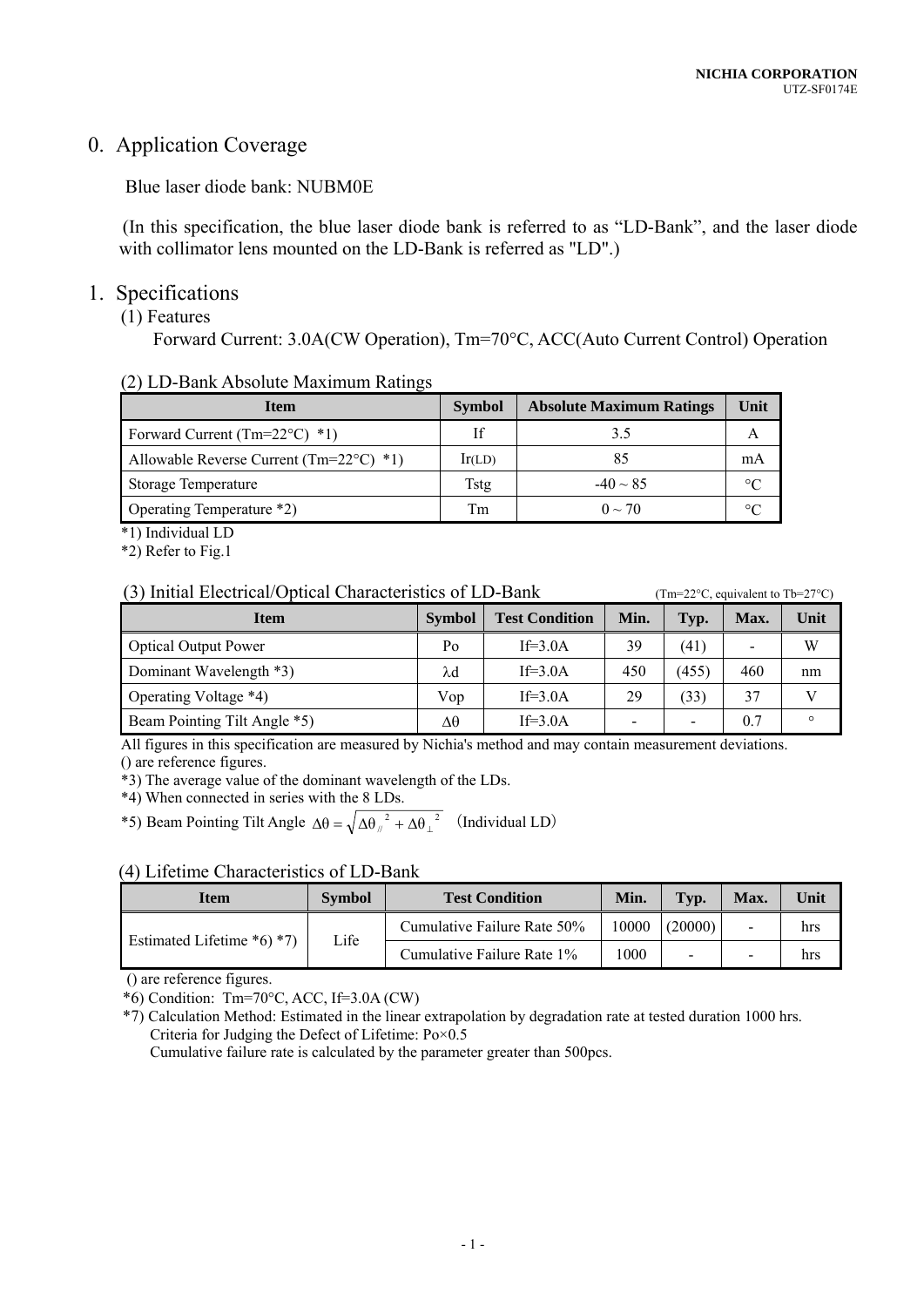| IJI.<br>Tillual Electrical/Optical Characterístics of ED |               |                               |              |        |        |                          | $1C = 25^{\circ}$ C) |
|----------------------------------------------------------|---------------|-------------------------------|--------------|--------|--------|--------------------------|----------------------|
| <b>Item</b>                                              | <b>Symbol</b> | <b>Test Condition</b><br>Min. |              | Typ.   | Max.   | Unit                     |                      |
| <b>Optical Output Power</b>                              |               | Po                            | If= $3.0A$   |        | (5.0)  | $\overline{\phantom{0}}$ | W                    |
| Dominant Wavelength *8)                                  |               | $\lambda$ d                   | $If=3.0A$    | 448    | (455)  | 462                      | nm                   |
| Threshold Current                                        |               | Ith                           | CW Operation | 220    | -      | 420                      | mA                   |
| Slope Efficiency                                         |               | η                             | CW Operation |        | (1.8)  | $\overline{\phantom{0}}$ | W/A                  |
| <b>Operating Voltage</b>                                 |               | Vop                           | $If=3.0A$    | 3.6    | ۰      | 4.8                      | V                    |
| Beam Divergence *9)                                      | Parallel      | $\theta$ //                   | $If=3.0A$    | 0.65   | (0.85) | 1.05                     | $\circ$              |
|                                                          | Perpendicular | $\theta\bot$                  | $If=3.0A$    | $-1.0$ | (0)    | 1.0                      | $\circ$              |

#### $(5)$  Initial Electrical/Optical Characteristics of LD  $(T_{\text{c}}=250)$

All figures in this specification are measured by Nichia's method and may contain measurement deviations. () are reference figures.

\*8) d is defined from trichromatic coordinate (x, y) values on chromaticity diagram calculated from the peak intensity higher than  $1/e^2$  shown in Fig.2.

 $*9$ ) Full angle at  $1/e<sup>2</sup>$  from peak intensity



Tm=22°C (equivalent to Tb=27°C) Condition: If=3.0A, CW

Fig.1 Schematic diagram of measurement system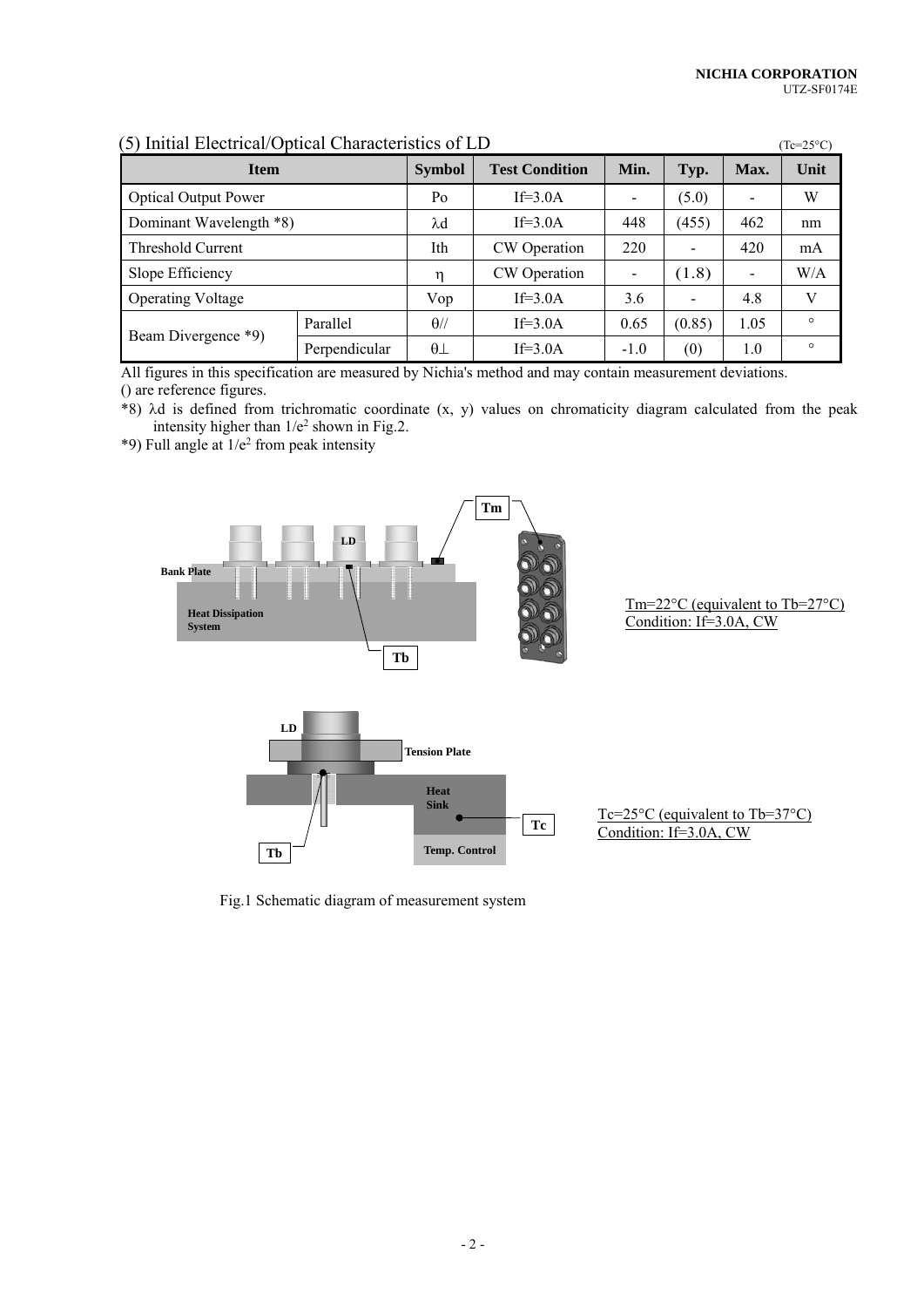

Fig.2 Definition of Dominant Wavelength

2. Outline Dimensions and Materials Refer to the outline dimension pages within this specification.

# 3. Packaging

Refer to the packaging page within this specification.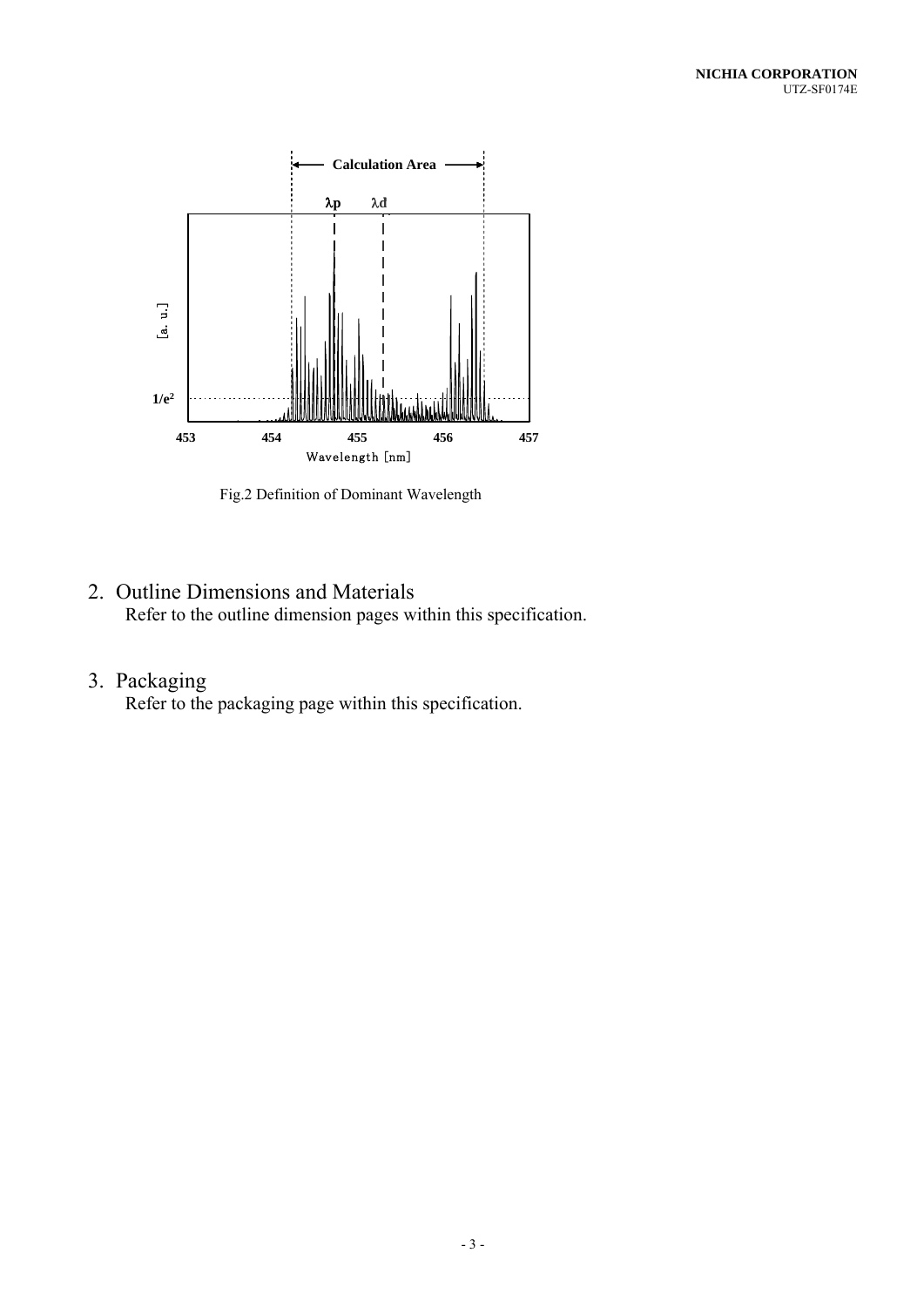

# 4. Typical Initial Optical/Electrical Characteristics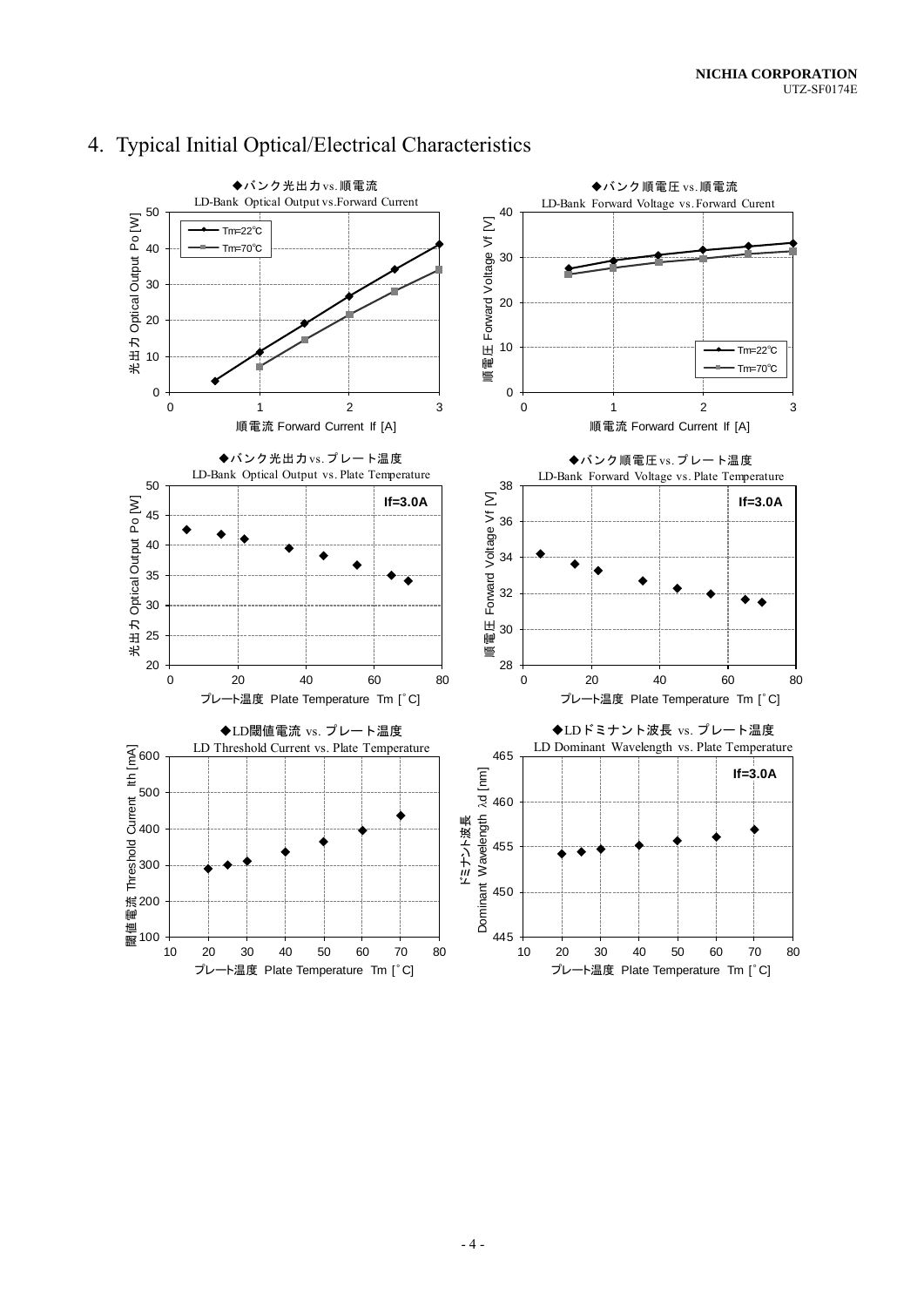# 5. Reliability

# (1) Test Items and Test Conditions

| <b>Test Item</b>                                    | <b>Test Conditions</b>                                                                        | <b>Note</b> | Compliant<br>Standard            | Criteria<br>for<br>Judging |
|-----------------------------------------------------|-----------------------------------------------------------------------------------------------|-------------|----------------------------------|----------------------------|
| Resistance<br>to Soldering Heat<br>(Hand Soldering) | Tsld = 350 °C $\pm$ 10 °C, 5 sec.<br>(2mm from the base of the lead)                          | 2 times     |                                  | $\mathsf{A}$               |
| Solderability                                       | Tsld = 245 °C $\pm$ 5 °C, 5 sec.<br>Lead-free solder (Sn-3.0Ag-0.5Cu)                         | 1 time      | <b>JEITA ED-4701</b><br>301 303A | B                          |
| Temperature Cycle                                   | $-40^{\circ}$ C (30min.) ~ 85 $^{\circ}$ C (30min.)                                           | 100 cycles  | JEITA ED-4701<br>100 105         | $\mathsf{A}$               |
| Vibration                                           | $200 \text{ m/s}^2$ , $100 \sim 2000 \sim 100 \text{ Hz}$ (4min.)<br>4 cycles of each X, Y, Z | 48 min.     | <b>JEITA ED-4701</b><br>400 403  | $\mathsf{A}$               |
| Shock                                               | $15000 \text{ m/s}^2$ , 0.5ms<br>X,Y,Z                                                        | 3 times     | JEITA ED-4701<br>400 404         | $\mathsf{A}$               |
| <b>High Temperature</b><br>Storage                  | $Ta = 85 °C$                                                                                  | 1000hrs.    | JEITA ED-4701<br>200 201         | $\mathsf{A}$               |
| Temperature<br><b>Humidity Storage</b>              | Ta = $85 °C$ , RH = $85 \%$                                                                   | 1000hrs.    | JEITA ED-4701<br>100 103         | $\mathsf{A}$               |
| Low Temperature<br>Storage                          | $Ta = -40 °C$                                                                                 | 1000hrs.    | <b>JEITA ED-4701</b><br>200 202  | $\mathsf{A}$               |
| Life Test                                           | Tm=70°C, If=3.0A(CW), ACC Operation                                                           | 1000hrs.    |                                  | C                          |

# (2) Criteria for Judging the Failure

|               | Item                        | Symbol | <b>Test Conditions</b> | Criteria for Judging the Failure                                   |  |  |
|---------------|-----------------------------|--------|------------------------|--------------------------------------------------------------------|--|--|
|               | <b>Operating Voltage</b>    | Vop    | If= $3.0A$ (series)    | $>$ Initial value $\times$ 1.1<br>$\le$ Initial value $\times$ 0.9 |  |  |
| A             | <b>Optical Output Power</b> | Po     | $If=3.0A$              | $>$ Initial value $\times$ 1.1<br>$\le$ Initial value $\times$ 0.9 |  |  |
|               | Beam Tilt Angle             | Aθ     | If= $3.0A$             | $\ge$ Initial value +0.5 deg.<br>$\le$ Initial value $-0.5$ deg.   |  |  |
| B             | Appearance                  |        | Solderability (LD)     | Less than $95%$<br>(except for the 0.5mm from the lead tip)        |  |  |
| $\mathcal{C}$ | <b>Optical Output Power</b> | Po     | Life Test Condition    | $>$ Initial value $\times$ 1.1<br>$\le$ Initial value $\times$ 0.9 |  |  |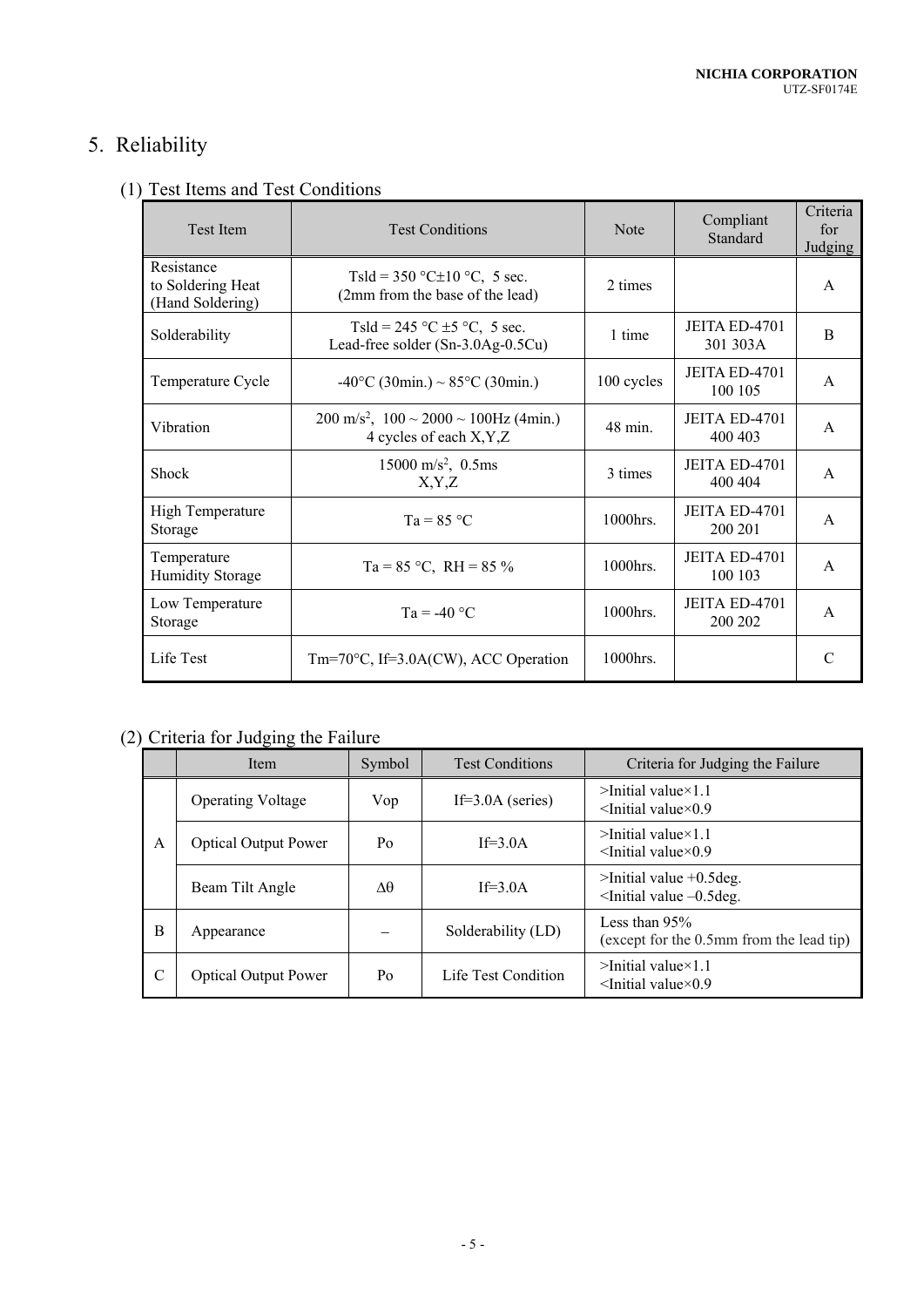# 6. Cautions

- Semiconductor devices, including Nichia laser diode Bank (the LD-Bank), can be damaged or fail in certain probability. The probability can be largely affected by the circuit used and/or environmental conditions. The following precautions should be carefully reviewed and followed to avoid the risk of any damage or failure.
- When incorporating the modules, equipment, systems, etc., Purchaser must acknowledge that any LD-Bank can be failed statically and must design its equipments fail safe design to avoid consequential bodily and/or property damage.

## 1. LASER BEAM CAN DAMAGE EYES:

 Laser Light can damage the human eyes and skin. Do not expose the eye or skin to laser light directly. This Laser product has an optical lens and emits a collimated laser beam. The light from this product, both direct and reflected, is very harmful as it can propagate a long distance while maintaining high optical density. When handling the product, wear appropriate safety glasses to protect eyes from laser light including reflected and stray light. The reflected and stray light spilling into an unintended area should be attenuated and/or absorbed.



- When handling the LD-Bank, wear appropriate safety glasses to prevent laser light, even any reflections from entering to the eyes.
- Use of the LD-Bank should conform to **Class 4 of the IEC60825-1 and 21 CFR Part 1040.10 Safety Standards**.
- 2. Static Electricity and Electrical Surges:

Static electricity or electrical surges will reduce and degrade the reliability of the LD-Bank. When working with the LD-Banks take countermeasures to avoid the generation of static electricity, including the following:

- Use or wear appropriate work clothes, gloves, shoes, grounded wrist straps and other tools to avoid static electricity.
- Wrist band must be grounded by high resistance (1M Ohm) wire.
- Use anti-static case for transport and storage of the LD-Bank.
- Use fully grounded workbenches, soldering tools, equipment and circuits. Especially, soldering iron must be leak-free type. Ground the equipment and the circuit to be connected, and surge current must be blocked at the power supply.
- Insulating materials will not release static electricity. Use ion blower to neutralize the electrostatic.
- To prevent electrostatic generation, maintain environmental humidity more than 40%.
- Do not connect or disconnect oscilloscope probes or voltage meter cables when the LD-Bank is operated. That may cause surge.
- Do not use the LD-Bank near a Glow Electric Discharge Tube or similar equipment, due to the chance of inducing an electrical surge by high frequency noise.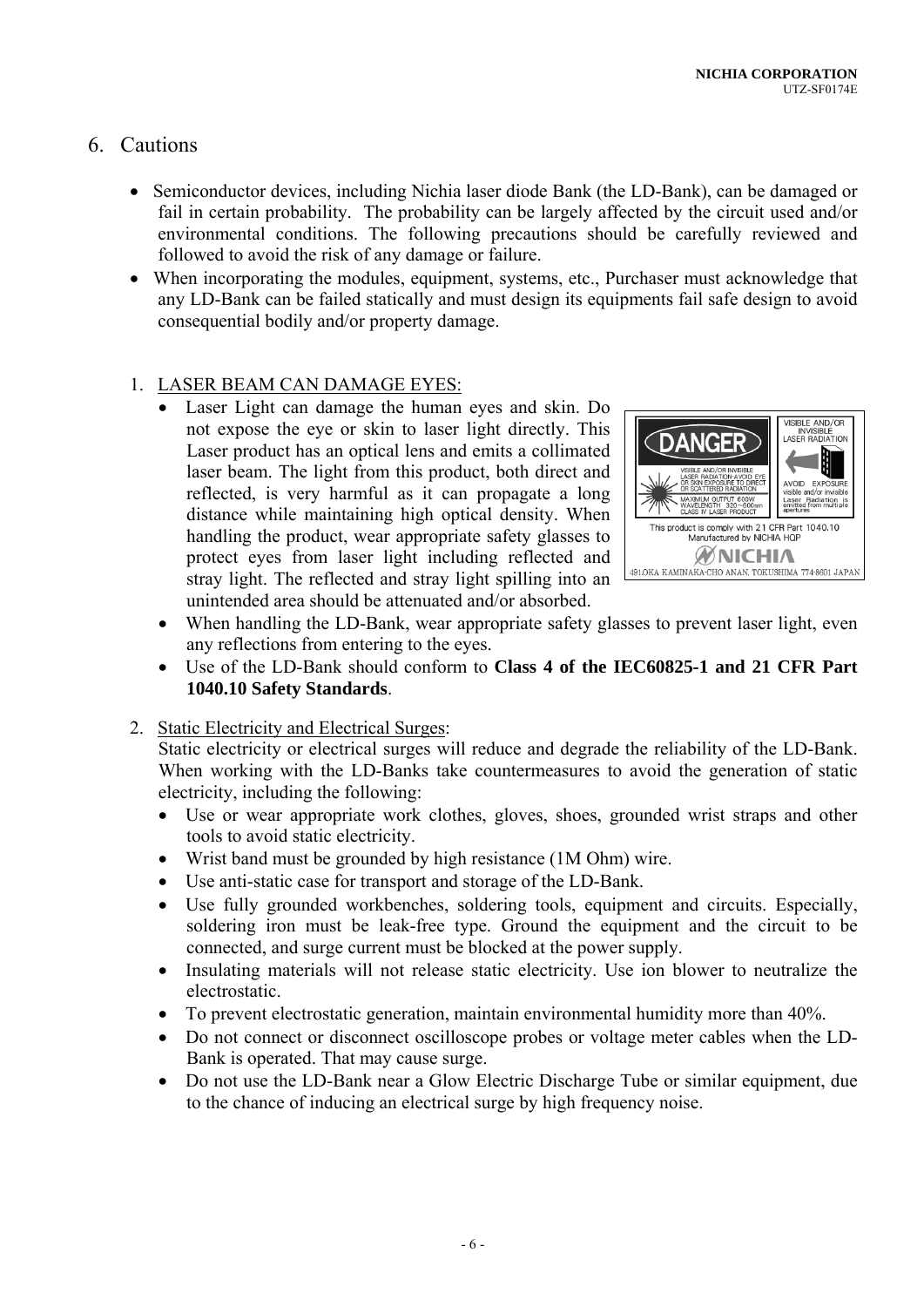

## 3. Absolute Maximum Ratings:

Active layer of mounted LDs shall have high current density and generate high electric field during its operation. In order to prevent excessive damage, the LD-Bank must be operated strictly below Absolute Max Rating.

The LD-Bank will have shorter lifetime if used at higher temperature. In order to elongate the lifetime, design the equipment to use the LD-Bank at lower temperature and lower output power.

During operation, if the forward current and/or optical output power are increased the lifetime of the LDs will decrease. Ensure that the LDs are operated within the recommended conditions.

#### 4. Operating Power Supply:

When adjusting the operation current, make sure to simultaneously monitor the optical output power by power meter.

The LD-Bank shall change its Vf requirement and optical output power according to temperature change. Also, the LD-Bank will require more operation current to maintain same output power as it degrades. In order to maintain output power, use of APC (Automatic Power Control) is recommended, which use feedback of the optical output power to adjust the operation current.

Confirm that electrical spike current generated by switching on and off does not exceed the maximum operating current level specified herein above as absolute max rating. Also, employ appropriate countermeasures to reduce chattering and/or overshooting in the circuit.

ACC (Auto Current Control) mode is recommended for the Product operation. Also, please be careful for the overshooting in order to avoid excessive optical output power as the laser operation is started.

#### 5. Design Consideration:

LDs may fail as either a short circuit or an open circuit. If an LD shorts during operation, the forward voltage of the LD may fluctuate greatly. When designing a circuit, ensure that both short and open circuits are considered and that there will be no issues if a short or open circuit occurs.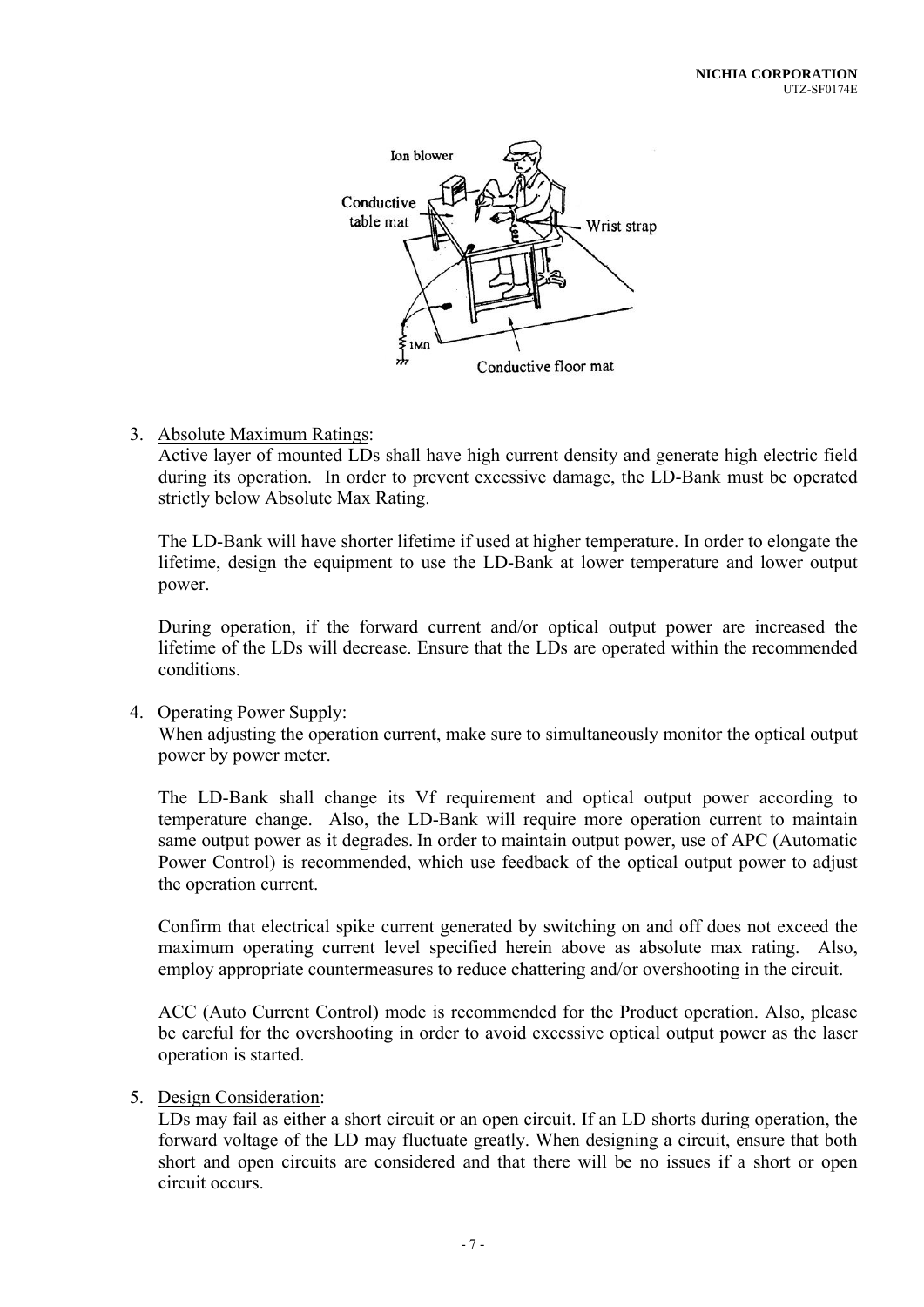### 6. Heat Sink:

The use of heat sinks is strongly recommended to reduce increases in temperature and in the operating current of the LD-Bank. If the heat dissipation capability is not sufficient, the temperature of the LD-Bank will increase, light output power will decrease, and the LD-Bank could be damaged or destroyed due to escalating increases in temperature and in the operating current.

It is recommended that the plate of the LD-Bank should firmly touch the heat sink panel in order to efficiently dissipate heat. Heat sink characteristics depend significantly on its construction, materials and shape. The selection of the heat sink and the design of the circuit should take into account heat resistance and dissipation.

#### 7. Storage:

Rapid fluctuations in the storage temperature and/or humidity should be avoided both before and after opening the antistatic bag. After opening the antistatic bag, the storage conditions should be a temperature within the range of 5°C to 35°C and a relative humidity within the range of 40% to 75%. Before opening the antistatic bag, any storage temperatures and humidity levels which are outside of those parameters should be avoided.

The plate of the LD-Bank and the leads and stems of mounted LDs are plated. The plating surface may be deteriorated by corrosive gases or similarity.

LD-Bank must be stored in clean atmospheric environment, and recommended to be assembled at the earliest timing.

The LD-Bank shall be used within one year after the receipt. Shelf life is one year.

#### 8. Installation and Soldering:

Do not apply excessive stress to leads and caps / lens surfaces, because it may deteriorate hermetically. Excessive stress to the plate of the LD-Bank can cause the plate to deform or break, or cause deterioration to the LD characteristics.

- This product is designed to be hand soldered. If reflow soldered, Nichia cannot guarantee its reliability.
- Bending leads: Bend the leads of the LD at a point no closer than 2 mm from the base of a lead on the LD. Maximum bending angle is 90 degree.
- Tensile/Indentation load: Maximum tensile load or indentation load on lead is 5N.
- Soldering temperature: Keep soldering Iron at less than 350 degrees Celsius (662 degrees Fahrenheit), and for no longer than 3 seconds.
- Soldering position: Solder the leads at a point no closer than 2 mm from the base of a lead on the LD.
- Do not solder the plate of the LD-Bank directly onto the heat sink panel.
- Do not heat directly to the glass part of the base of a lead.
- Do not attach solder and others to the glass of part the base of a lead.

Do not add excessive stress to the plate of the LD-Bank. LD-Bank characteristics become impaired by package damage.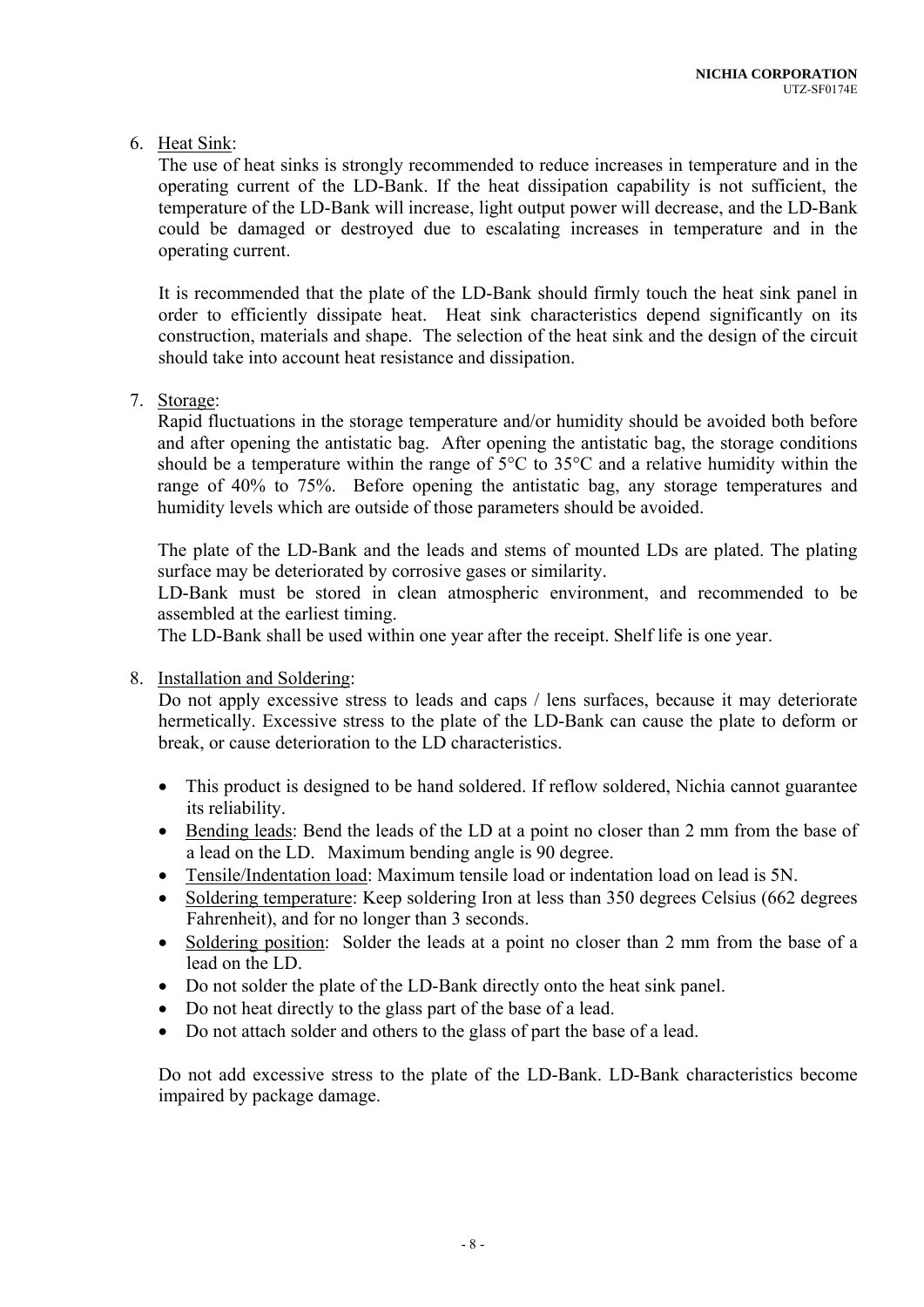### 9. Beam Shape; Lens Care:

- The beam from the LD forms a collimated oval shape that has been corrected by the lens.
- The shape of the beam must be converged by the appropriate lens to conform to the utility of the circuit.
- Handle the LD-Bank carefully to avoid damage to or staining of its lens surface because those may cause to decrease light output power and change the beam shape.
- Due to its short wavelength and high optical output power, optical depositions on optical path may occur depending on surrounding conditions. Appropriate design or countermeasures should be used to avoid optical depositions.

# 7. Limited Warranty

### Limited Warranty

- (1) Nichia warrants that the LD-Bank itself, not incorporated into any module, equipment and/or system designed and/or manufactured by any party other than Nichia, shall perform in accordance with its specifications. This warranty shall become immediately null and void if any of Nichia's instructions set forth above are not followed.
- (2) The Purchaser must acknowledge that any LD-Bank can statistically fail and must design its equipments in a fail safe design. It is Purchaser's responsibility to confirm that the LD-Bank, as described in Nichia's specifications, meets the life expectancy needs of, and provides the features required by the Circuit and any related modules, equipment and/or systems.
- (3) This LD-Bank is intended to be used for household appliances, electronic devices (e.g. mobile communication devices); it is not designed or manufactured for use in applications that require safety critical functions (e.g. aircraft, automobiles, combustion equipment, life support systems, nuclear reactor control system, safety devices, spacecraft, submarine repeaters, traffic control equipment, trains, vessels, etc.). If the LDs are planned to be used for these applications, unless otherwise detailed in the specification, Nichia will neither guarantee that the LD-Bank is fit for that purpose nor be responsible for any resulting property damage, injuries and/or loss of life/health.

This LD-Bank does not comply with ISO/TS 16949 and is not intended for automotive applications.

#### Warranty Service

Warranty service is available during the one (1) year period commencing on the date of shipment from Nichia. During the Warranty Period, if the Purchaser finds failure or defect, following process shall be taken:

- (1) Fill in and send "Questions for Laser Damage Analysis" to Nichia and obtain Return Authorization Number (RA number)
- (2) Return to QA Manager Nichia Corp. 491 Oka, Kaminaka-Cho Anan-Shi, Tokushima 774-8601, JAPAN. The Purchaser must bear all packaging, handling, insurance and shipping costs that incurred related to returning the LD to Nichia.
- (3) Nichia shall conduct full analysis of the returned LD-Bank. If Nichia determines that the LD fails to meet the Limited Warranty above, Nichia will send the Purchaser equivalent quantity of replacement LD-Banks. If Nichia determines that the LD was damaged after the shipment from Nichia, Nichia shall contact the Purchaser, at which time the Purchaser may request either service of the LD by Nichia (at its standard fees therefore) or return of the LD to Purchaser.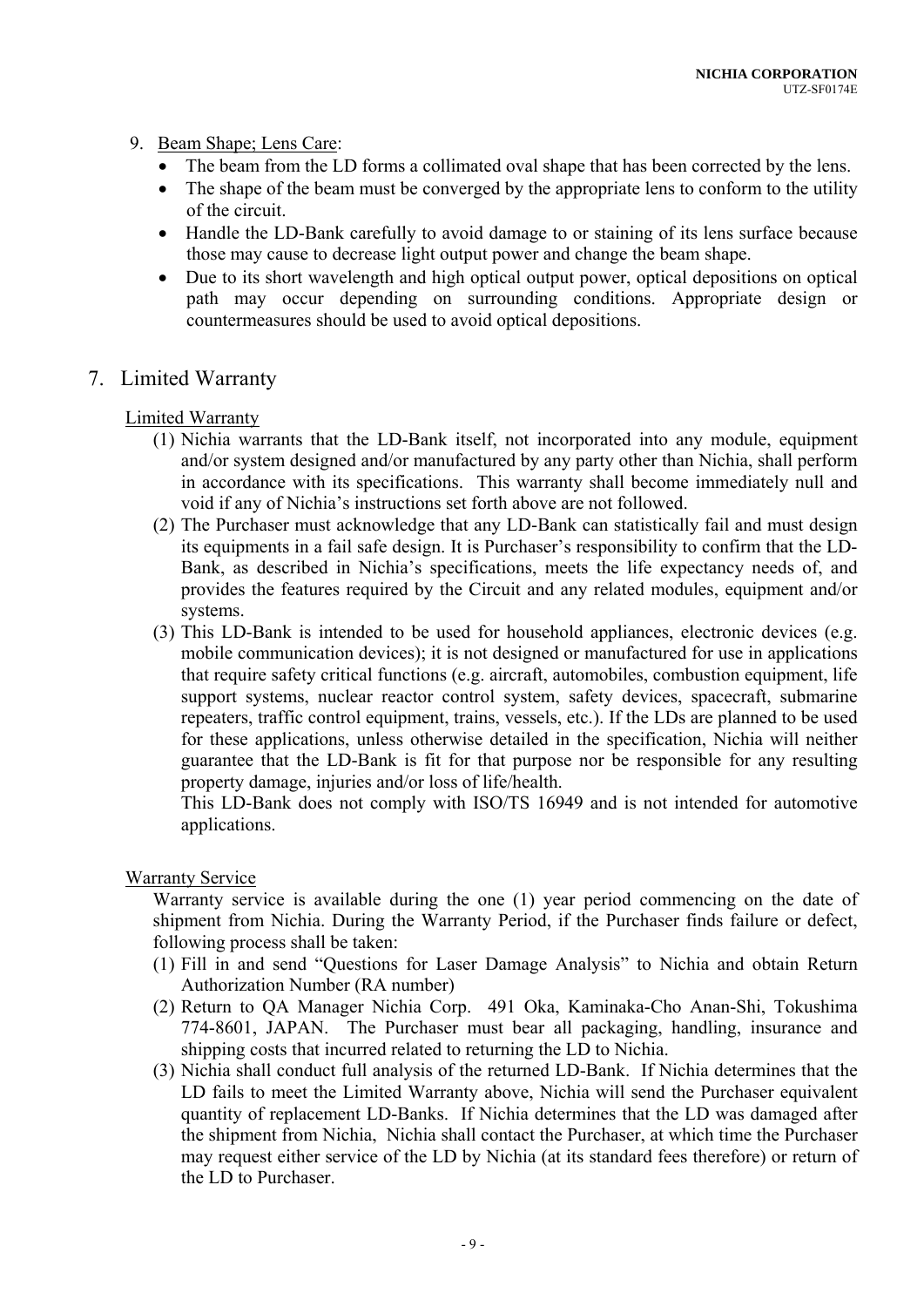#### Disclaimer of Warranties

NICHIA HEREBY DISCLAIMS ALL OTHER WARRANTIES INCLUDING, BUT NOT LIMITED TO, IMPLIED WARRANTIES OF MERCHANTABILITY AND FITNESS FOR A PARTICULAR PURPOSE.

#### Limitation of Liability

THE PURCHASER'S SOLE REMEDY IN THE EVENT OF A BREACH OF THE ABOVE WARRANTY SHALL BE, AT NICHIA'S OPTION AND IN ITS SOLE DISCRETION, REPAIR OR REPLACEMENT OF THE LD. NICHIA SHALL HAVE NO OTHER LIABILITY WITH REGARD TO ANY OTHER DAMAGES INCURRED BY PURCHASER WITH REGARD TO ANY DEFECTIVE LD, INCLUDING, BUT NOT LIMITED TO, LIABILITY RESULTING FROM ANY ACCIDENT, DAMAGE OR INJURY RELATED TO THE LD CAUSED BY ACCIDENT, MISUSE, ABUSE, NEGLECT, MISAPPLICATION, INCORRECT USE OF ELECTRICAL VOLTAGE, ELECTRICAL FLUCTUATIONS OR SURGES CAUSED BY IMPROPER OR FAULTY INSTALLATION, IMPROPER CONNECTIONS WITH ANY OTHER CIRCUITS, SYSTEMS, PERIPHERALS OR LDS, LD ALTERATION OR MODIFICATION, UNAUTHORIZED REPAIR, COSMETIC DAMAGE OR CUSTOMER ADJUSTMENTS, USE OF UNAUTHORIZED PARTS OR EQUIPMENT WHICH DAMAGE OR CAUSE FAILURE OF THE LD, PROBLEMS DUE TO INCOMPATIBILITY WITH ANY OTHER MODULE, EQUIPMENT OR SYSTEM, OR ANY ACTS OF NATURE.

#### Reverse Engineering

Nichia prohibit Purchaser from reverse engineering, disassembling, or taking any other steps to derive the structure or design of the LD-Bank or mounted LDs. Any attempt to derive the structure or design of the LD shall be deemed breach of this Agreement, and shall make the limited warranty set forth above null and void.

#### Miscellaneous

- (1) Acceptance Test: The Purchaser shall perform an acceptance test on the LD-Bank within fourteen (14) days of the date of shipment by Nichia of the LD-Bank.
- (2) The formal specifications must be exchanged and signed by both parties before large volume purchase begins.
- (3) The appearance and specifications of the LD-Bank may be modified for improvement without notice.
- (4) The content of this specification may be revised without notice.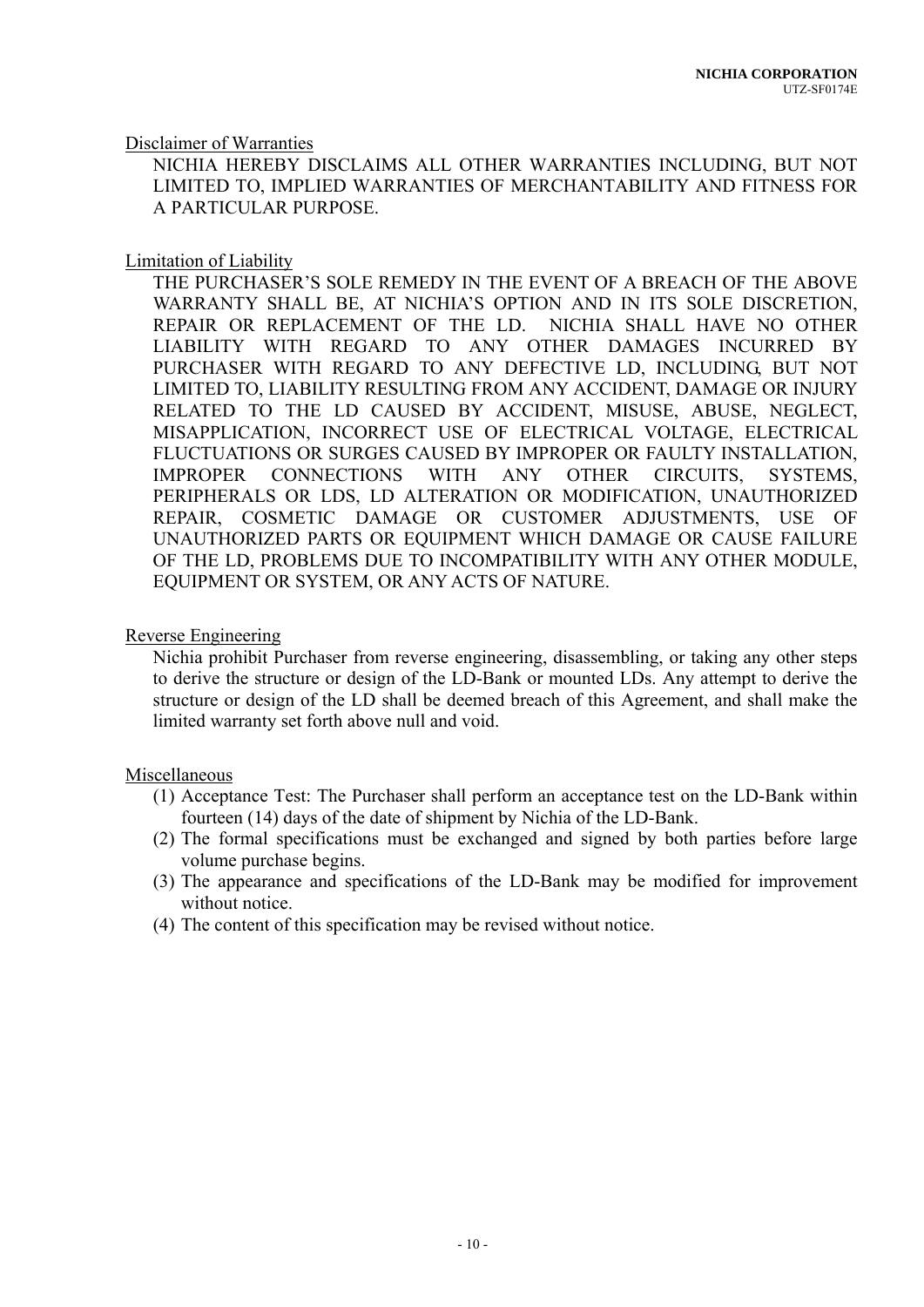#### **NICHIA CORPORATION**  UTZ-SF0174E

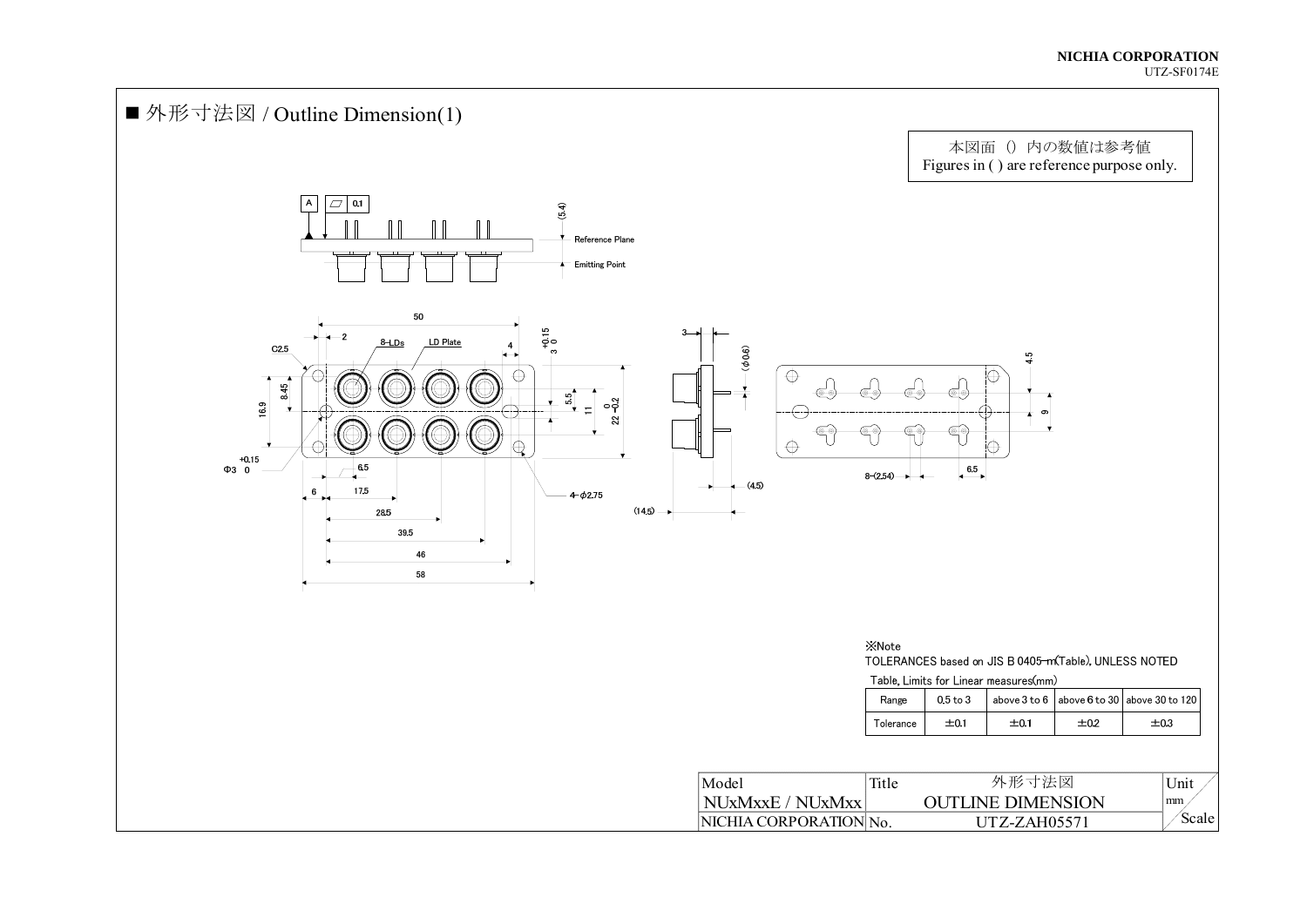# ■外形寸法図 / Outline Dimension(2)

#### **Connection**





| 部品<br>Parts |           | 材質<br>Materials                                                           |                   | LD                                                                                                                                                                                                                                                                                                                                 |            | 1. LD Anode              |                 |
|-------------|-----------|---------------------------------------------------------------------------|-------------------|------------------------------------------------------------------------------------------------------------------------------------------------------------------------------------------------------------------------------------------------------------------------------------------------------------------------------------|------------|--------------------------|-----------------|
| ステム         | Stem      | $Cu + Fe + Ni$ めっき + Auめっき<br>$Cu + Fe + Ni$ plating + Au plating         |                   |                                                                                                                                                                                                                                                                                                                                    |            | 2. LD Cathode            |                 |
| リード         | Lead      | Ni-Fe-Co合金+Niめっき+Auめっき<br>$Ni$ - Fe - Co alloys + Ni plating + Au plating |                   | <b>Zener Diode</b>                                                                                                                                                                                                                                                                                                                 |            |                          |                 |
| キャップ        | Cap       | $Fe-Cr$ 合金<br>Fe - Cr alloys                                              |                   |                                                                                                                                                                                                                                                                                                                                    |            |                          |                 |
| レンズ         | Lens      | 光学ガラス                                                                     | Optical glass     |                                                                                                                                                                                                                                                                                                                                    |            |                          |                 |
| チップ         | Chip      | 窒化ガリウム                                                                    | Gallium nitride   |                                                                                                                                                                                                                                                                                                                                    |            |                          |                 |
| サブマウント      | Sub mount | 窒化アルミニウム                                                                  | A luminum nitride |                                                                                                                                                                                                                                                                                                                                    |            |                          |                 |
| Zener Diode |           | シリコン                                                                      | Silicon           |                                                                                                                                                                                                                                                                                                                                    | Section    | Approve                  | Check           |
| LDプレート      | LD plate  | Cu+Niめっき<br>$Cu + Ni$ plating                                             |                   |                                                                                                                                                                                                                                                                                                                                    | <b>LDT</b> | Ochiai                   | Iwasa           |
| 半田          | Solder    | $Sn-Ag-Cu$                                                                |                   |                                                                                                                                                                                                                                                                                                                                    | Date       |                          | Dec. 3, 2019    |
|             |           | $Sn - Ag - Cu$                                                            |                   | Model                                                                                                                                                                                                                                                                                                                              | Title      |                          | 外形寸法図           |
|             |           |                                                                           |                   | NUxMxxE / NUxMxx                                                                                                                                                                                                                                                                                                                   |            | <b>OUTLINE DIMENSION</b> |                 |
|             |           |                                                                           |                   | $\mathbf{H}$ $\mathbf{H}$ $\mathbf{H}$ $\mathbf{H}$ $\mathbf{H}$ $\mathbf{H}$ $\mathbf{H}$ $\mathbf{H}$ $\mathbf{H}$ $\mathbf{H}$ $\mathbf{H}$ $\mathbf{H}$ $\mathbf{H}$ $\mathbf{H}$ $\mathbf{H}$ $\mathbf{H}$ $\mathbf{H}$ $\mathbf{H}$ $\mathbf{H}$ $\mathbf{H}$ $\mathbf{H}$ $\mathbf{H}$ $\mathbf{H}$ $\mathbf{H}$ $\mathbf{$ |            |                          | TIMM MATIA - -- |



**Zener Diode** 

| サブマウント      | Sub mount | 窒化アルミニウム                      | Aluminum nitride |                        |            |                          |              |           |              |
|-------------|-----------|-------------------------------|------------------|------------------------|------------|--------------------------|--------------|-----------|--------------|
| Zener Diode |           | シリコン                          | Silicon          |                        | Section    | Approve                  | Check        | Draw      | Unit         |
| LDプレート      | LD plate  | Cu+Niめっき<br>$Cu + Ni$ plating |                  |                        | <b>LDT</b> | Ochiai                   | Iwasa        | Yoshihara | $ mm\rangle$ |
| 半田          | Solder    | $Sn-Ag-Cu$                    |                  |                        | Date       |                          | Dec. 3, 2019 |           | Scale        |
|             |           | $Sn - Ag - Cu$                |                  | Model                  | Title      |                          | 外形寸法図        |           | Allow        |
|             |           |                               |                  | NUxMxxE / NUxMxx       |            | <b>OUTLINE DIMENSION</b> |              |           |              |
|             |           |                               |                  | NICHIA CORPORATION No. |            |                          | UTZ-ZAH05571 |           |              |